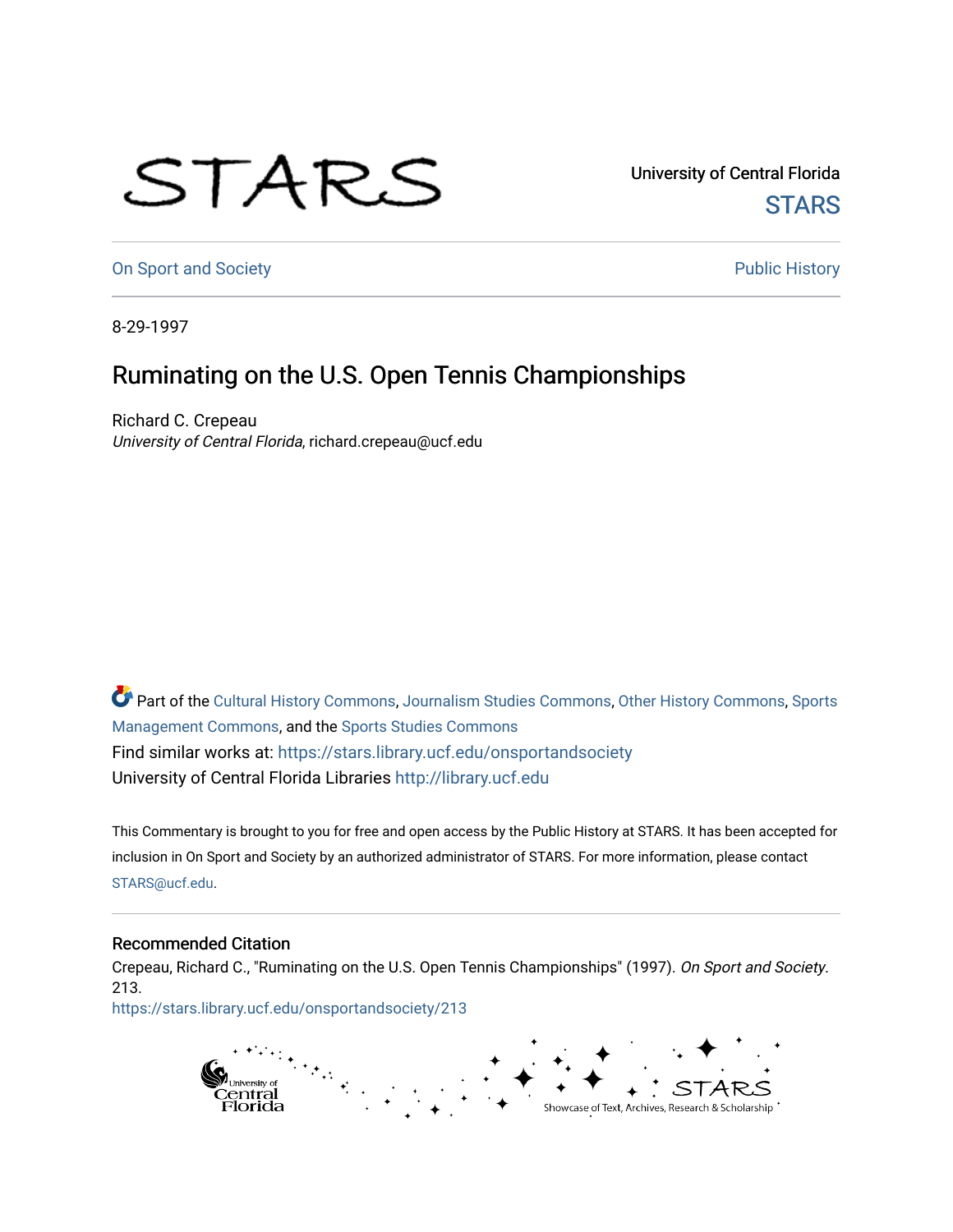## SPORT AND SOCIETY FOR H-ARETE AUGUST 29, 1997

Looking back to the first radio commentary I did six years ago, the subject was the U.S. Open Tennis Championships where the stellar performance that year by Jimmy Connors, especially in his late night match against Patrick McEnroe, was such a contrast with the sorry performance by the overhyped Andre Agassi. Connors has since moved on to the seniors tour while Agassi's career remains largely the story of the failure to live up to the hype and the potential.

Now six years later as I prepare to leave for Russia and therefore end this run of over 300 weekly radio essays, it is again time for the U.S. Open. This year the event is being held in a new venue, with the Arthur Ashe Stadium as the featured center court at the new Flushing Meadow complex.

Last weekend the \$254 million Stadium opened with a clinic for youngsters hosted by Bill Cosby, and on Monday it was inaugurated in ceremonies tainted by the controversy over the Mayor's absence, and the grumbling from the ordinary fans about the positioning of the luxury boxes.

It is all a perfect measure of sport in our time.

Mayor Giuliani's absence stems from the 1993 mayor's race when Giuliani criticized provisions in the deal negotiated between Mayor David Dinkins and the U.S.T.A. which called for fines of the city if the airplanes from La Guardia flew over the stadium during the matches. Giuliani also stayed away from the Open last year, announcing his own personal boycott of the event over the airplane re-routing issue. This is just the sort of faux politics of the 90's that passes for populism.

The configuration and cost of the new facility is another matter, and it is rich with irony that it is named for the late Arthur Ashe. It will feature 89 luxury suites with carpeting and terraces overlooking the court at a cost of \$85,000 to \$100,000 during the two week tournament, and \$26,000 to \$48,000 for a courtside box. Loge seats at \$11,500 for six seats over the two weeks now are pushed away from the court by the boxes, much to the chagrin of the mid-size corporations and ordinary high rollers who loved the tax-deductible opportunity to entertain their clients at courtside.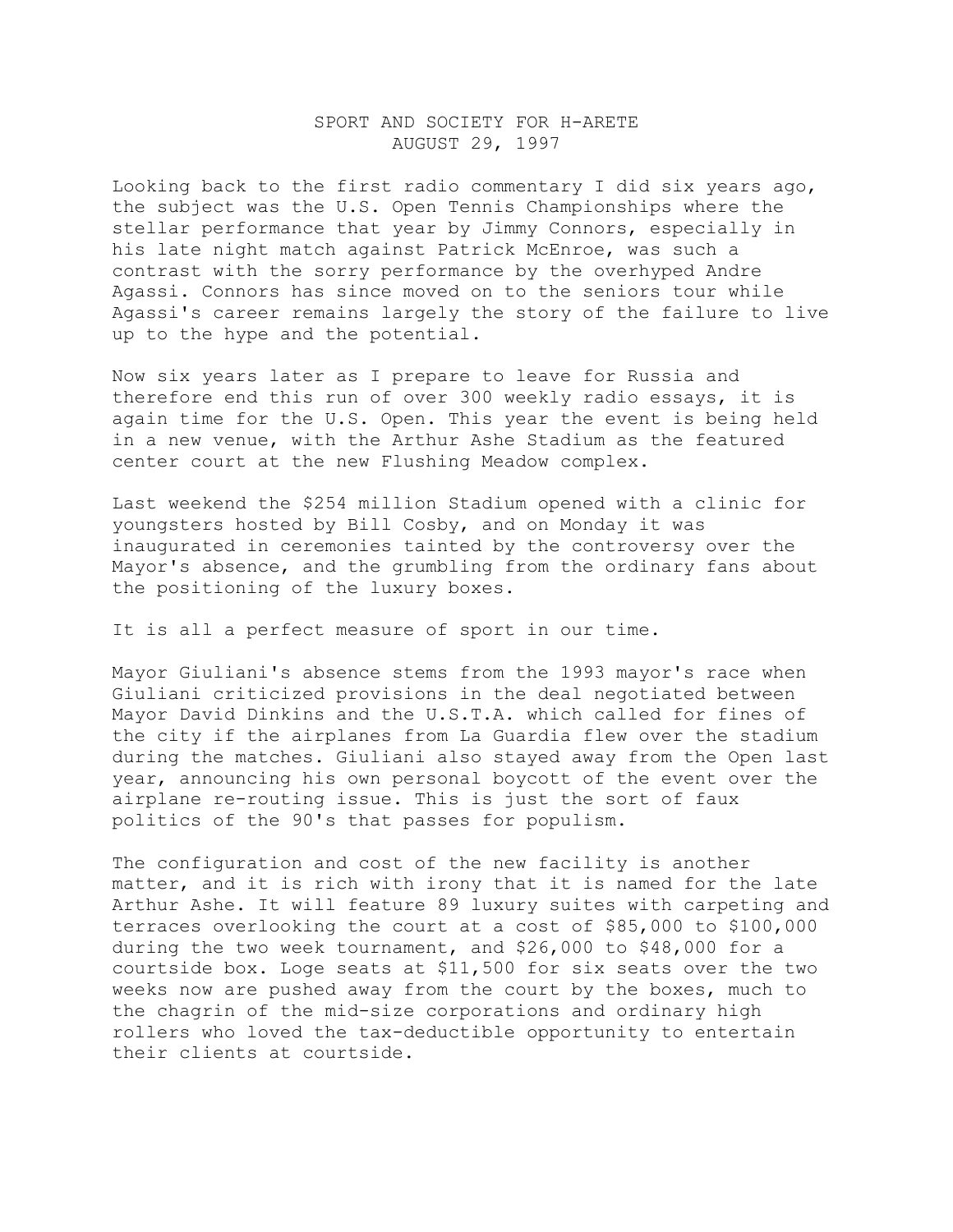When leases for the suites and boxes became available they were quickly grabbed up by such figures as Donald Trump, Arthur Andersen, and Paine Webber. The suites have wet bars, two phone lines, refrigerators, couches and chairs covered with Ralph Lauren fabrics, ice makers, private bathrooms, and maids and butlers. There is a separate entrance for those in the suites (a kind of haute segregation), private food service to the suites, and two restaurants on the grounds for the use of the suite and box occupants only.

"It's going to be a hot territory," says The Donald. "There's a lot of business out there, and you have to create the right atmosphere to get it. Hey, it's all about money." No one could offer a better summary of this national distortion of values named after the tennis ambassador to the inner-city.

One should not, however, make the mistake of thinking that it is the masses who have been dispossessed here. Clearly those who held courtside tickets in the old venue were not among the unwashed. What we have here is a case of the well-healed having been displaced by the super rich and the corporations. All that remains is for the poor to be saddled with the blame and we will have a fully sculpted American story.

All this seems to have an internal logic that has become normative—we need more money, therefore we tap the privileged and the corporations by giving them more privileges and drive more and more people out of the stadia and back to their TV's. At some point the TV will no longer be an acceptable venue and will not sustain adequate ratings to satisfy sponsors. When that happens this amazing smoke and mirrors game in sport will crumble under its own weight.

That day will come, but it is uncertain how close we are to it now. The only certainty is that with each new sky box and each new record salary we inch inevitably closer to the day of reckoning.

In closing I want to thank the people at WUCF-FM who six years ago gave me the opportunity to do something that I had wanted to do for a long time. I also want to thank Peter Carroll who for nearly all of the six years provided the production assistance, the introductions, and edited the tapes and mini-discs. And finally I want to thank all of those who have listened, and more recently those who have read the transcripts via the internet, and have commented on the opinions expressed here each Friday. It truly has been my pleasure.